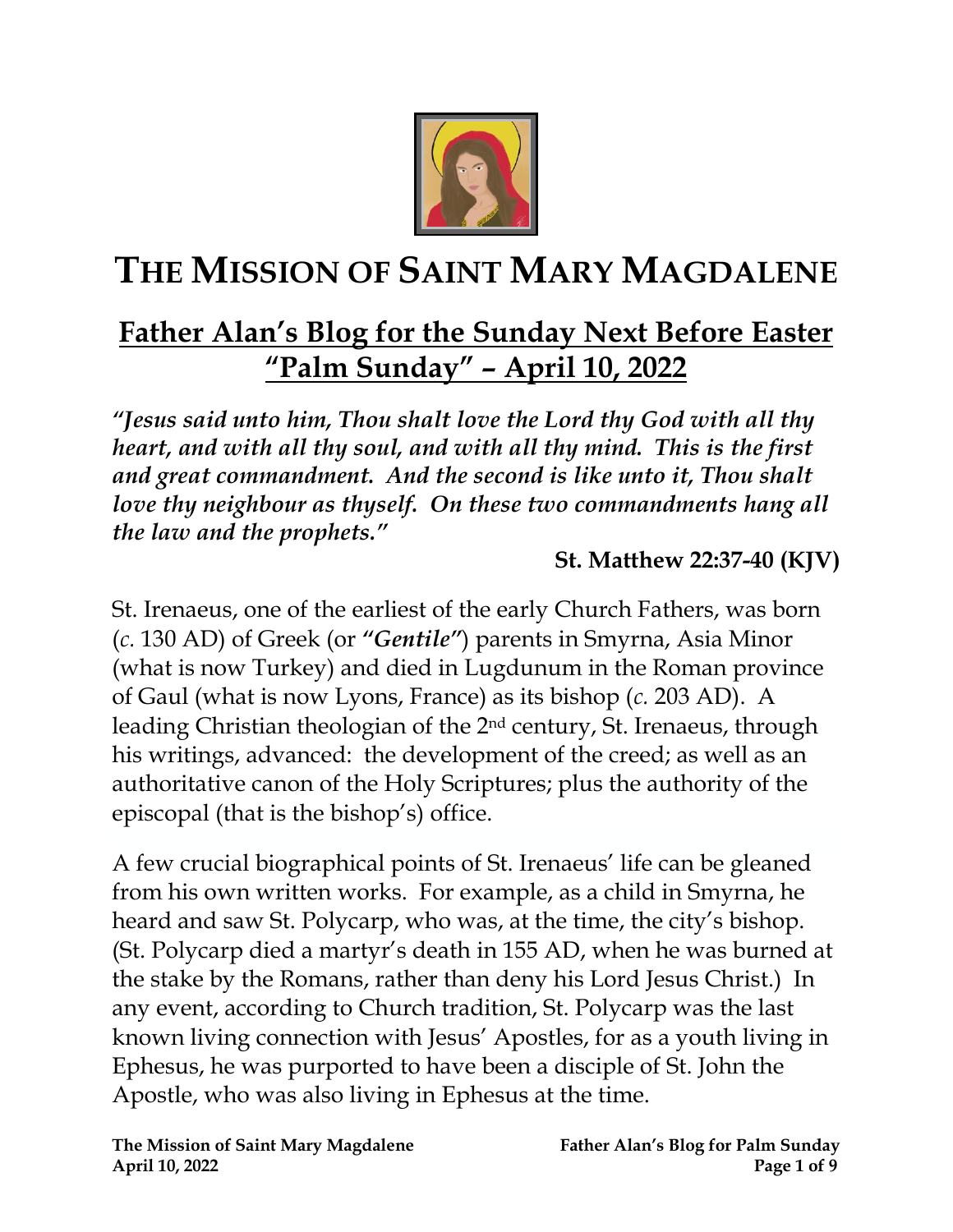#### **Consequently, there were only three generations from Jesus of Nazareth to St. Irenaeus of Lugdunum.**

According to Eusebius of Caesarea (a 4th century church historian), St. Irenaeus, prior to being consecrated as bishop of Lugdunum in 177 AD, had served as a missionary to southern Gaul, and as a peacemaker among the churches of Asia Minor that had been disturbed by heresy, most notably "Gnosticism". Perhaps the most dangerous heresy to threaten the early church during its first three centuries, Gnosticism is based on two false premises.

- **First, Gnosticism embraced a "dualism" regarding spirit and matter. Gnostics assert that matter is inherently evil and spirit is good. As a result of this principle, Gnostics believed that anything done in the body – even the vilest sin – had no meaning, because "real life" existed in the spirit realm only.**
- **Second, Gnostics claimed to possess an elevated knowledge, a "higher truth, " known only to a certain few. ("Gnosticism" comes from the Ancient Greek word "gnosis" which means "to know"; hence, Gnostics professed to have a "higher knowledge" – not from Holy Scripture, mind you – but one acquired on some mystical, higher plane of existence.) Thus, Gnostics saw themselves as a privileged class, elevated above everybody else by their higher, deeper knowledge of God.**

Accordingly, almost all of St. Irenaeus' theological writings were directed against Gnosticism, the most famous being a five-volume treatise written in Greek (c. 180 AD) entitled, "Against the Heresies: On the Detection and Overthrow of the So-Called Gnosis" (or "Adversus haereses") and from which the following reading called, "The Covenant of the Lord" is excerpted:

*"In Deuteronomy Moses says to the people, 'The Lord your God made a covenant with you in Horeb, not with your fathers did the Lord make this covenant but with you.'*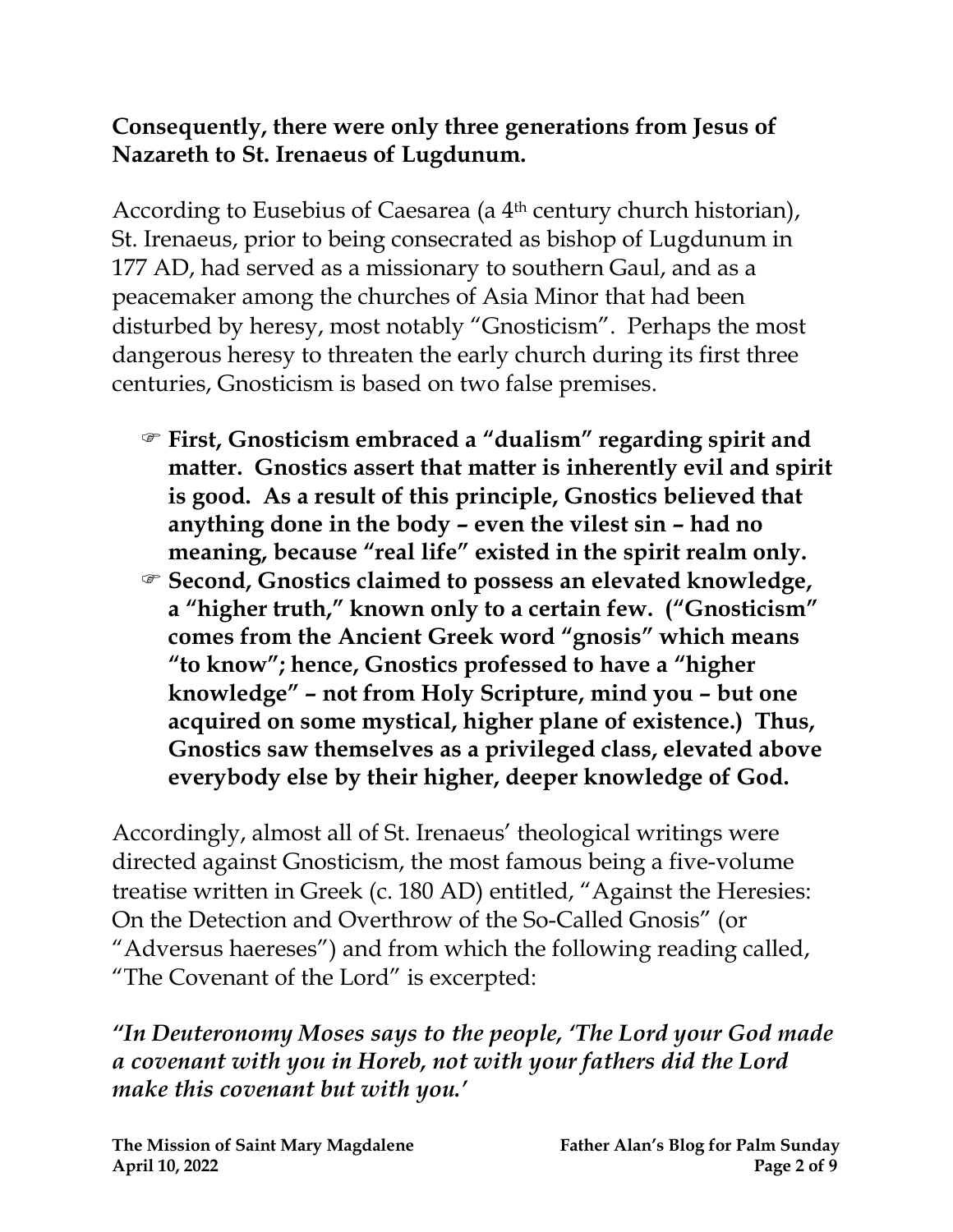*"Why did the Lord not make the covenant with your fathers? Because 'The law is not laid down for the just.' Your fathers lived just lives because they had the meaning of the decalogue implanted in their hearts and minds – that is, they loved God, who made them, and they did their neighbour no injury. So they did not need to be warned by written prohibitions; for they had the righteousness of the law in their hearts.*

*"When, however, in Egypt this righteousness and this love towards God were forgotten and became extinct, God was compelled by his deep love towards men to reveal himself by a voice. With power he led his people out of Egypt, so that man again might become the disciple of God and follow him. So that they might not despise their creator, he punished those who were disobedient.*

*"He taught them to love God, and instilled in them that righteousness which is towards their neighbour. In this way, they might be neither unjust nor unworthy of God. By the Decalogue he instructed men to be friends with himself and in harmony with their neighbour…*

*"Man did not have the glory of God. The only way that man could receive this glory was by obeying God. Therefore Moses said, 'Choose life that you and your descendants may live, loving the Lord your God and obeying his voice and cleaving to him; for that means life to you and length of days.'*

*"To prepare man for this life, God himself spoke the words of the Decalogue, to all men alike. And so these words remain with us too.*  **By his coming in the flesh God did not abrogate them; he extended and augmented them.** *As for the precepts which enslaved, however, God imposed these on his people separately through Moses. These precepts were well devised to instruct or punish them, as Moses himself said, 'The Lord commanded me, at that same time, to teach you statutes and ordinances.'*

*"But by the new covenant of liberty God cancelled those provisions which he had given to his people to enslave them and serve the*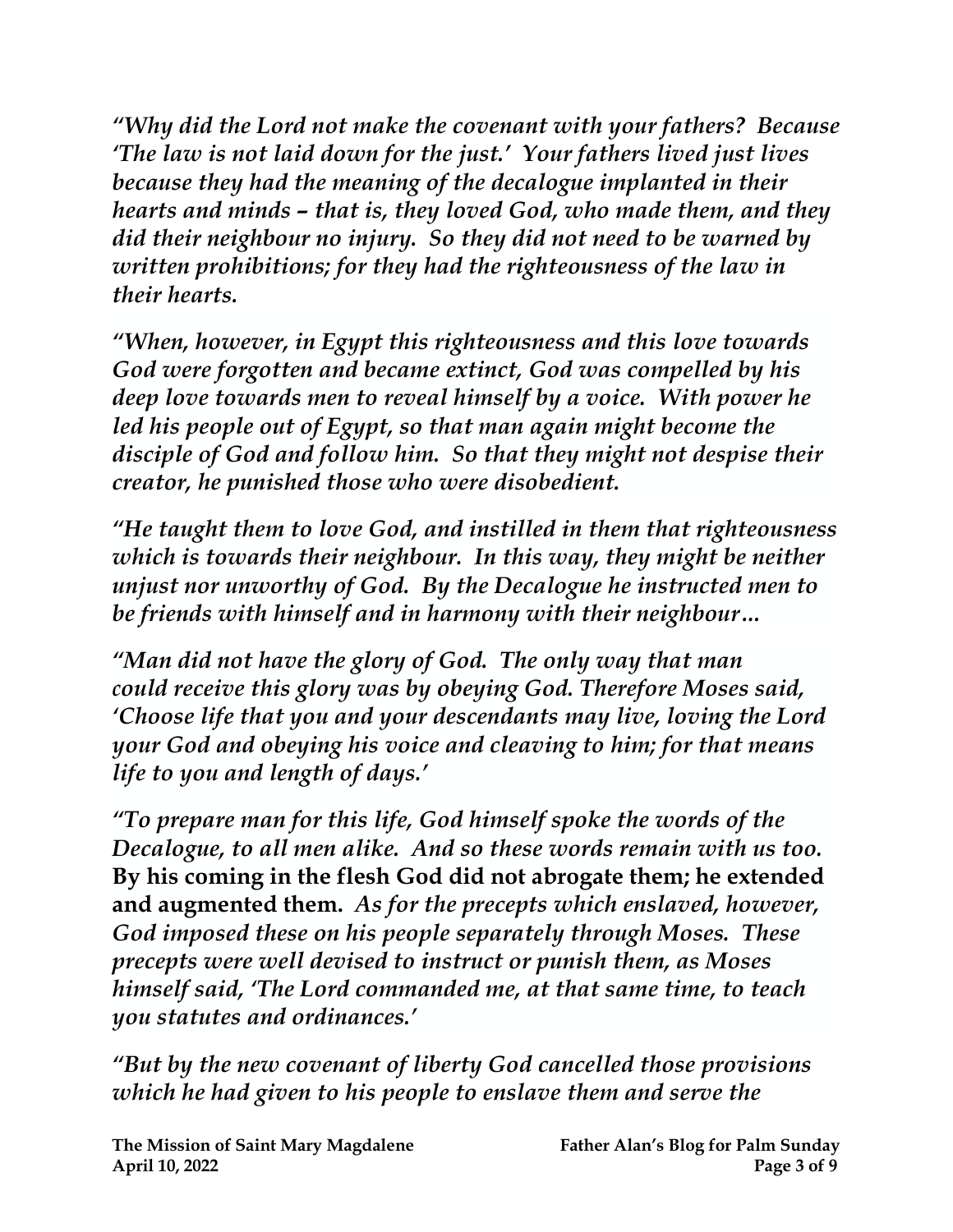*purpose of a sign. At the same time the laws, which are natural and appropriate to free men and applicable to all without distinction, were amplified and widened. Out of the abundance of his love, without grudging, God adopted men as his sons, and granted that they might know God as Father and love him with all their heart, and follow his Word without turning aside."*

In case you missed it, please take note (because it bears repeating):

# **"By his coming in the flesh God did not abrogate (His Laws); he extended and augmented them."**

And make no mistake about it – St. Irenaeus' message is just as relevant today. Because God has adopted us as His children, He has granted that we might know Him as Father, by loving Him with all our heart and by **"follow(ing) His Word without turning aside"**, echoing what the "Beloved Apostle" (who, incidentally, was still full of wonder **fifty years after the fact**) declared in St. John 1:14:

# *"…the Word was made flesh, and dwelt among us, (and we beheld his glory, the glory as of the only begotten of the Father,) full of grace and truth…"*

in the person of Jesus of Nazareth, The Christ, God's Messiah – the same Jesus Who, during His earthly ministry, condensed all of God's Commandments from ten down to two:

- **1. Love God; and**
- **2. Love neighbour.**



Five Sundays ago, I said that throughout Lent we would primarily concern ourselves with the first act of repentance, as stated on pages 90-92 of the Book of Common Prayer (BCP) in the second of two Exhortations, that being: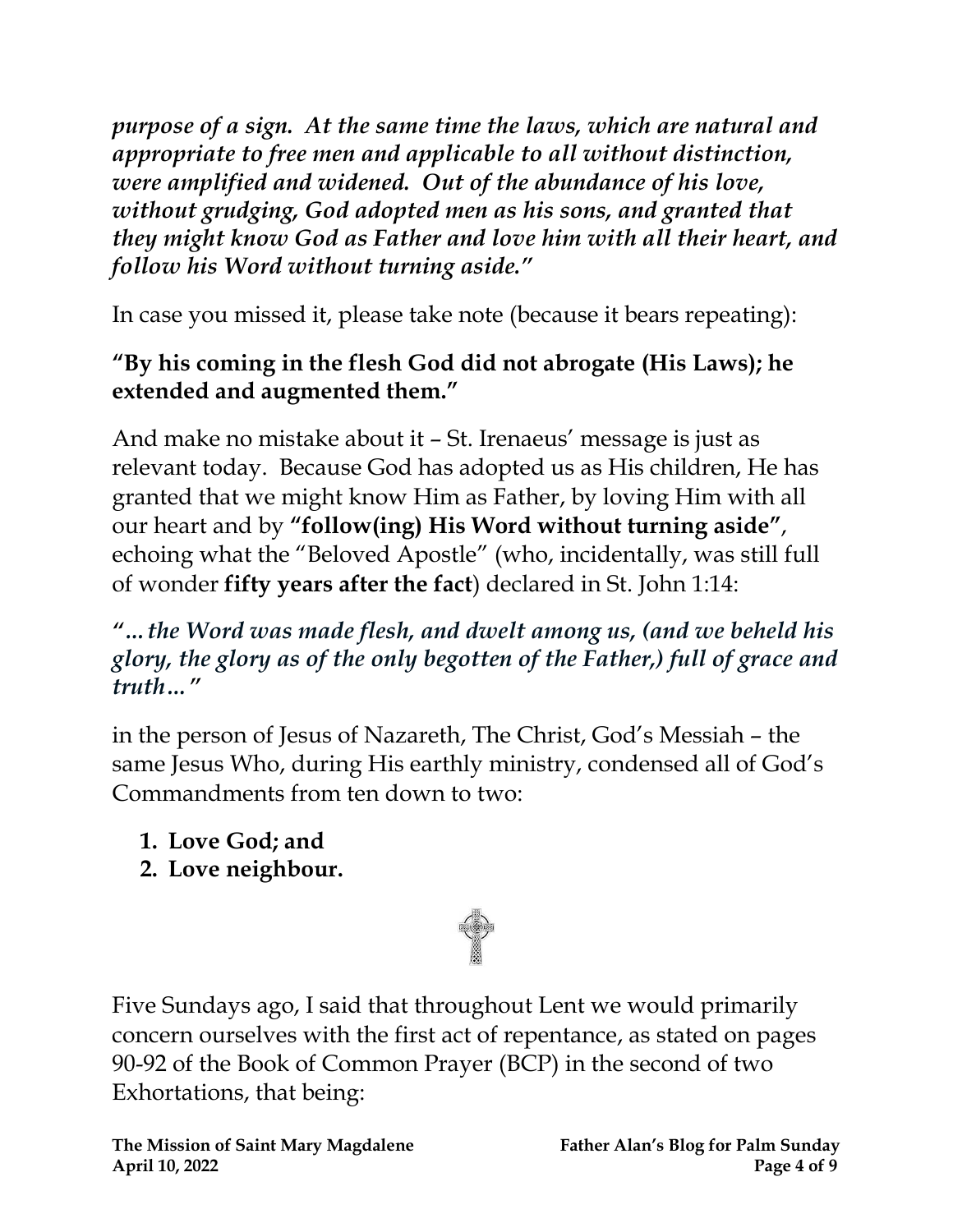*"…to examine your lives and conversations by the rule of God's commandments; and whereinsoever ye shall perceive yourselves to have offended, either by will, word, or deed, there to confess yourselves to Almighty God, with full purpose of amendment of life. And if ye shall perceive your offences to have been against your neighbours, then ye shall reconcile yourselves to them, being ready to make restitution."*

Furthermore, to aid us in this most humbling Lenten effort – that is, "to examine our lives and conversations by the rule of God's Commandments" – we used as our divine lens "The Decalogue" or "The Ten Commandments" (as found in Exodus 20:1-17). As mentioned in my message for the Second Sunday in Lent four weeks ago, God, in delivering the law to Moses on Mt. Sinai, gave him Ten Commandments engraved upon two stone tablets. Four of these Commandments (those etched on the first tablet) pertained to our love of God and the remaining six Commandments (those inscribed on the second tablet) pertained to our love of neighbour. Thus, as Jesus fittingly directed (St. Matthew 22:37-40):

*"Thou shalt love the Lord thy God with all thy heart, and with all thy soul, and with all thy mind. This is the first and great commandment. And the second is like unto it, Thou shalt love thy neighbour as thyself. On these two commandments hang all the Law and the Prophets."*



In short, therefore, the entirety of God's Law is founded on the two precepts of loving God and loving neighbour. And yet, I need to ask: **have we, as Christians, truly been about the business of loving God and loving neighbour**? I mean, in the 1,850 years since St. Irenaeus emphasized, *"by his coming in the flesh God did not abrogate (His Laws); he extended and augmented them"* have we been *"follow(ing) His Word without turning aside"?*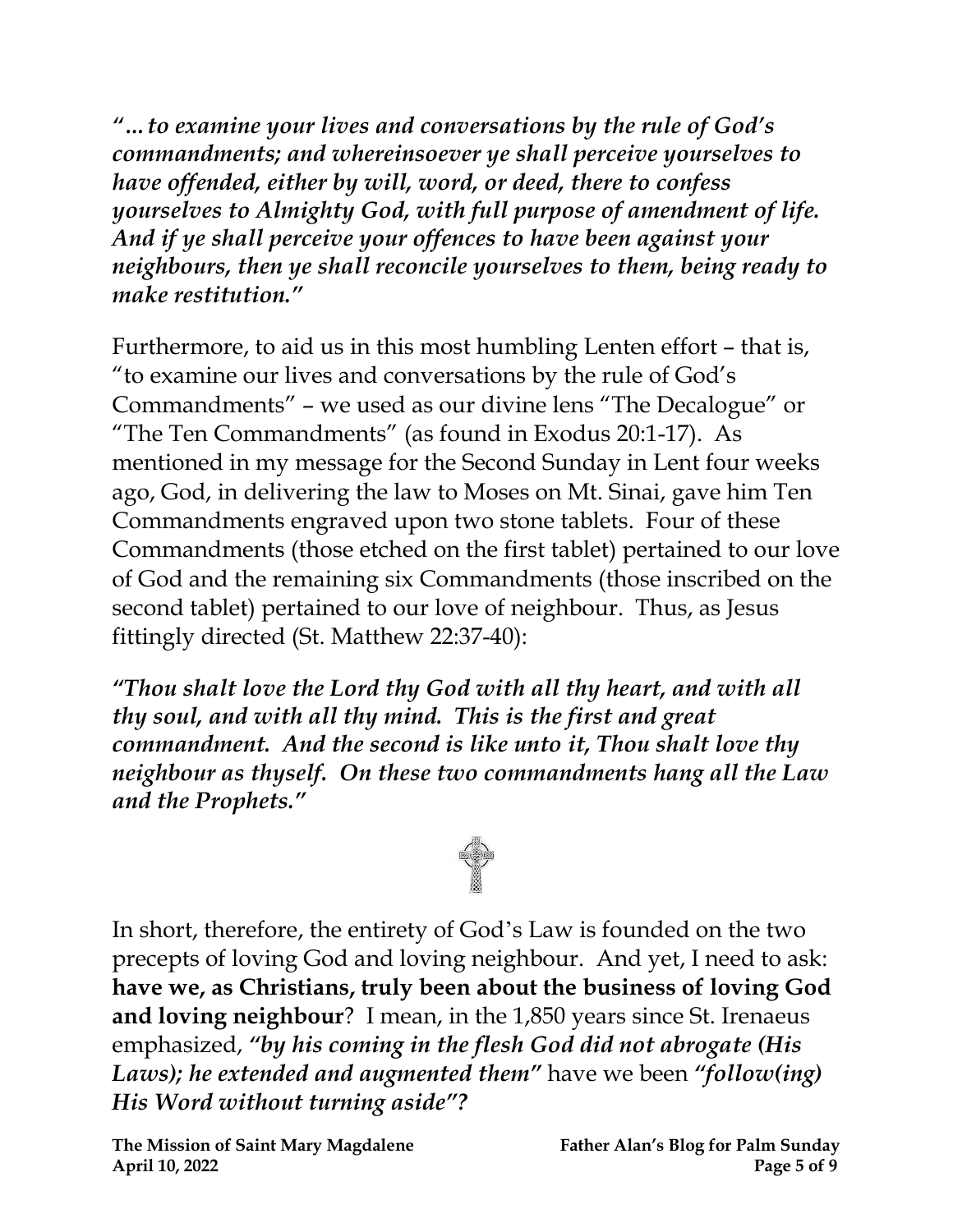More to the point: in the 2,000 years since our Lord Jesus Christ walked this earth, have we, as His disciples, really cottoned on to the fact that in order to fully love the Creator we need to love completely His creation?

- **Especially our neighbour?**
- **That is, every other human being?**
- **Every man, woman, and child, each one created in God's Holy image?**

Somehow (and most unfortunately) I think not. Because during this Lenten season, I was compelled to read – and then reread (for the umpteenth time) – Charles M. Sheldon's 1897 book, "In His Steps." And I realized, much to my shame, just how short of the mark most Christians (those called to be followers, or disciples, of Jesus Christ) have fallen since "The Word first dwelt among us" – particularly, in the 120+ years since Charles Sheldon's most-telling book was first published and which so movingly climaxes with these most compelling words, found on pages 262-264, as part of a sermon delivered by the book's main character, The Rev. Dr. Henry Maxwell:

*"What is the test of Christian discipleship? Is it not the same as in Christ's own lifetime? Have our surroundings modified or changed the test? If Jesus were here today, would He not call some of the members of this very church to do just what He commanded the rich young man, and ask them to give up their wealth and literally follow Him? I believe He would do that if He felt certain that any church member thought more of his possessions than of his Savior. The test would be the same today as then.*

*"I believe Jesus would demand as close a following, as great a denial of self, as when He lived in person on the earth and said, 'Except a man renounceth all that he hath, he cannot be my disciple,' That is, unless a man is willing to do that for Jesus's sake, he cannot be Jesus's disciple.*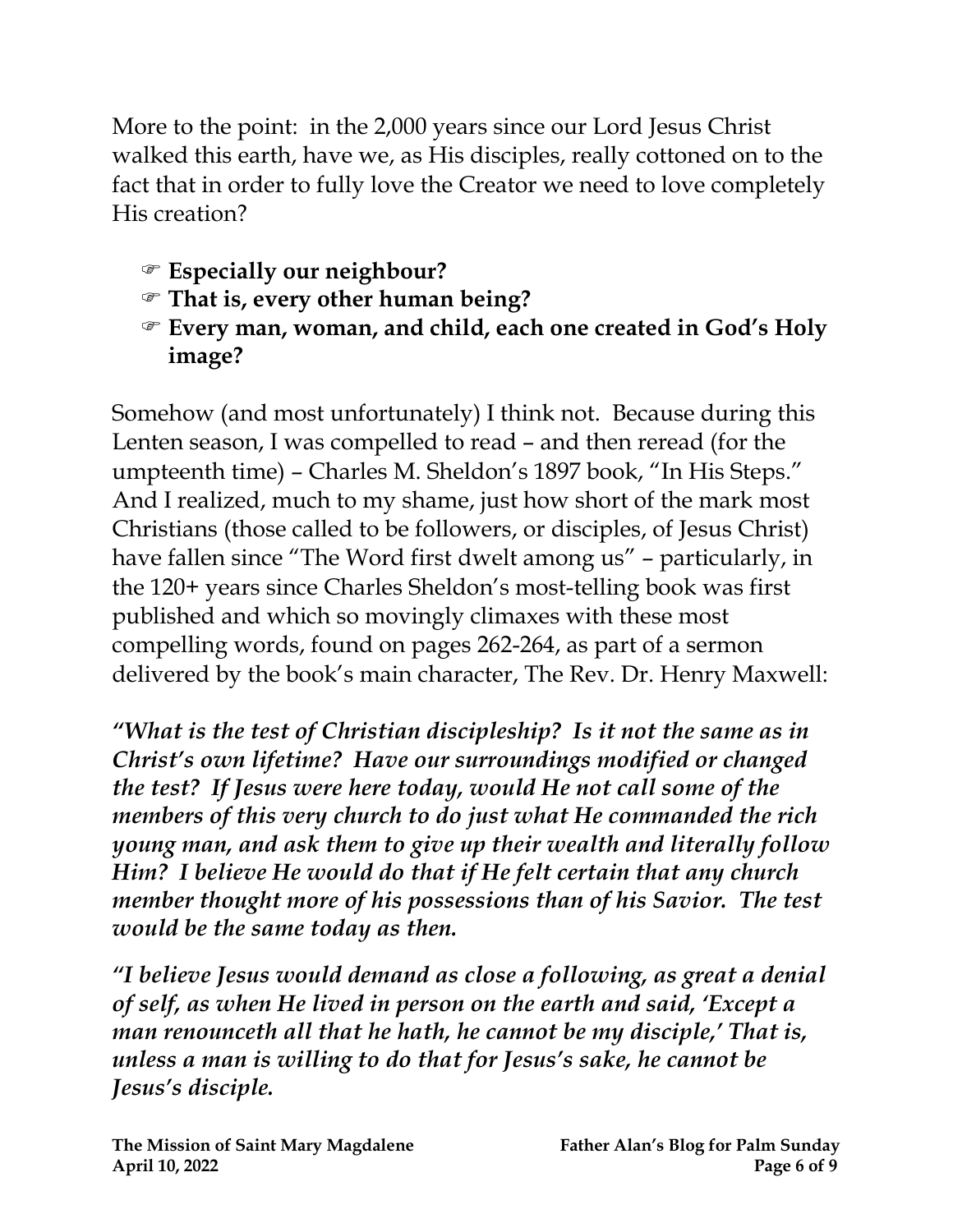*"What would happen if in this city every church member should begin to do as Jesus would do? It staggers our minds to imagine the results! We all know that certain things would be impossible that are now practiced by church members. What would Jesus do in the matter of wealth? How would He spend it? How would Jesus be governed in the making of money? Would He take rentals from saloons? From tenement property?* 

*"What would Jesus do about the great army of unemployed who tramp the streets and curse the church, or are indifferent to it, lost in the bitter struggle for the bread that tastes bitter when it is earned on account of the desperate conflict to get it? Would He say it was none of His business?*

*"Does the Church do its duty in following Jesus when it gives so little money to establish missions or relieve extreme cases of want? Is it any sacrifice for a man who is worth ten million dollars simply to give ten thousand dollars for some benevolent work? Is he not giving something that costs him practically nothing so far as any personal pain or suffering goes? Is it true that the Christian disciples today in most of our churches are living soft, selfish lives, very far from any sacrifice that can be called sacrifice? What would Jesus do?* 

*"It is the personal element that Christian discipleship needs to emphasize. 'The gift without the giver is bare.' The call of this age is a call for a new discipleship, a new following of Jesus, more like the early, simple, apostolic Christianity when the disciples left all and literally followed the Master. Nothing but a discipleship of this kind can face the destructive selfishness of the age, with any hope of overcoming it. Then it would be possible to sing with the exact truth*

> **'Jesus, I my cross have taken, All to leave and follow thee.'**

*"If we can sing that truly, then we may claim discipleship. But if our definition of being a Christian is simply to enjoy the privileges of worship, be generous at no expense to ourselves, have a good, easy*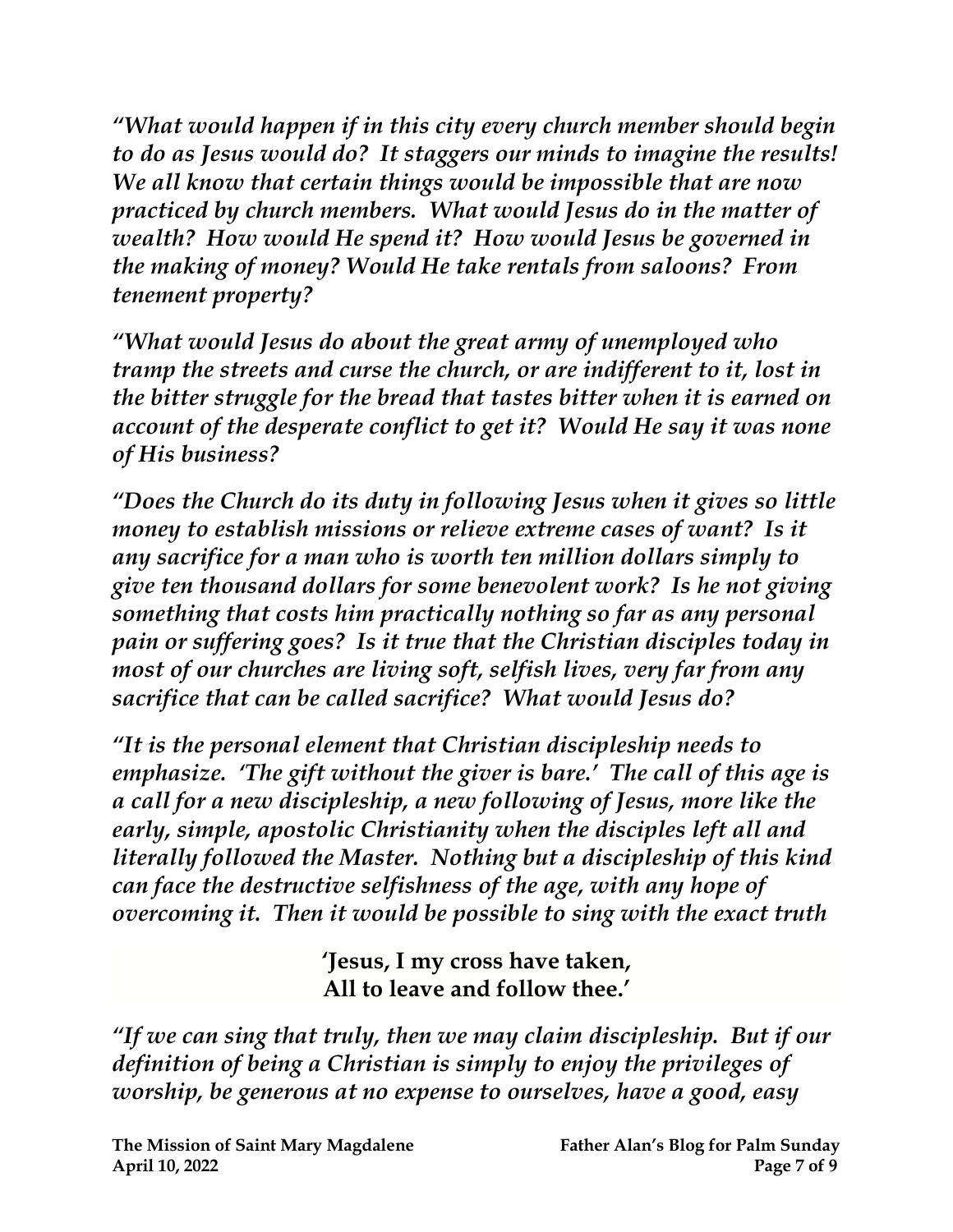*time surrounded by pleasant friends and by comfortable things, live respectably, and at the same time avoid the world's great stress of sin and trouble because it is too painful – if this is our definition of Christianity; then surely we are a long way from following the steps of Him who trod the way with tears of anguish for a lost humanity; who sweat, as it were, great drops of blood; who cried out on the upreared cross; 'My God! My God! Why hast thou forsaken me'!"*



Therefore, this "Sunday Next Before Easter", this "Palm Sunday", as we reflect on our Lord's triumphal entry into Jerusalem, humbly riding upon a donkey's colt (as foretold 500 years before by the prophet Zechariah, in 9:9 of the Old Testament book that bears his name), let us remember how Jesus – the "Son of David", the "King of the Jews" – did not turn out to be the king that the people expected, a "Warrior King" to drive out the hated Roman oppressors. Instead, by His Divine grace and preference, Jesus was the "King of Love" for both God His Father and for His neighbour: A King crowned not with a gem-encrusted diadem but, rather, with plaited thorns and with suffering; and a King Who reigned not from a golden throne but, rather, stapled to a rough, wooden, Roman Cross. For as He Himself taught us (St. Matthew 20:28):

### *"…the Son of Man came not to be ministered unto, but to minister, and to give his life a ransom for many."*

Accordingly, today, let us strive to follow the example of our Lord Jesus Christ's great humility. For only by humbly obeying all of God's Commandments to us, only by "follow(ing) His Word without turning aside," will our selfish pride be cast out, our sinful desires controlled, and our eternal souls subjected to God's Holy will, fully preparing us to do His most gracious work in this earthly life on behalf of all others who we are so blessed to meet.